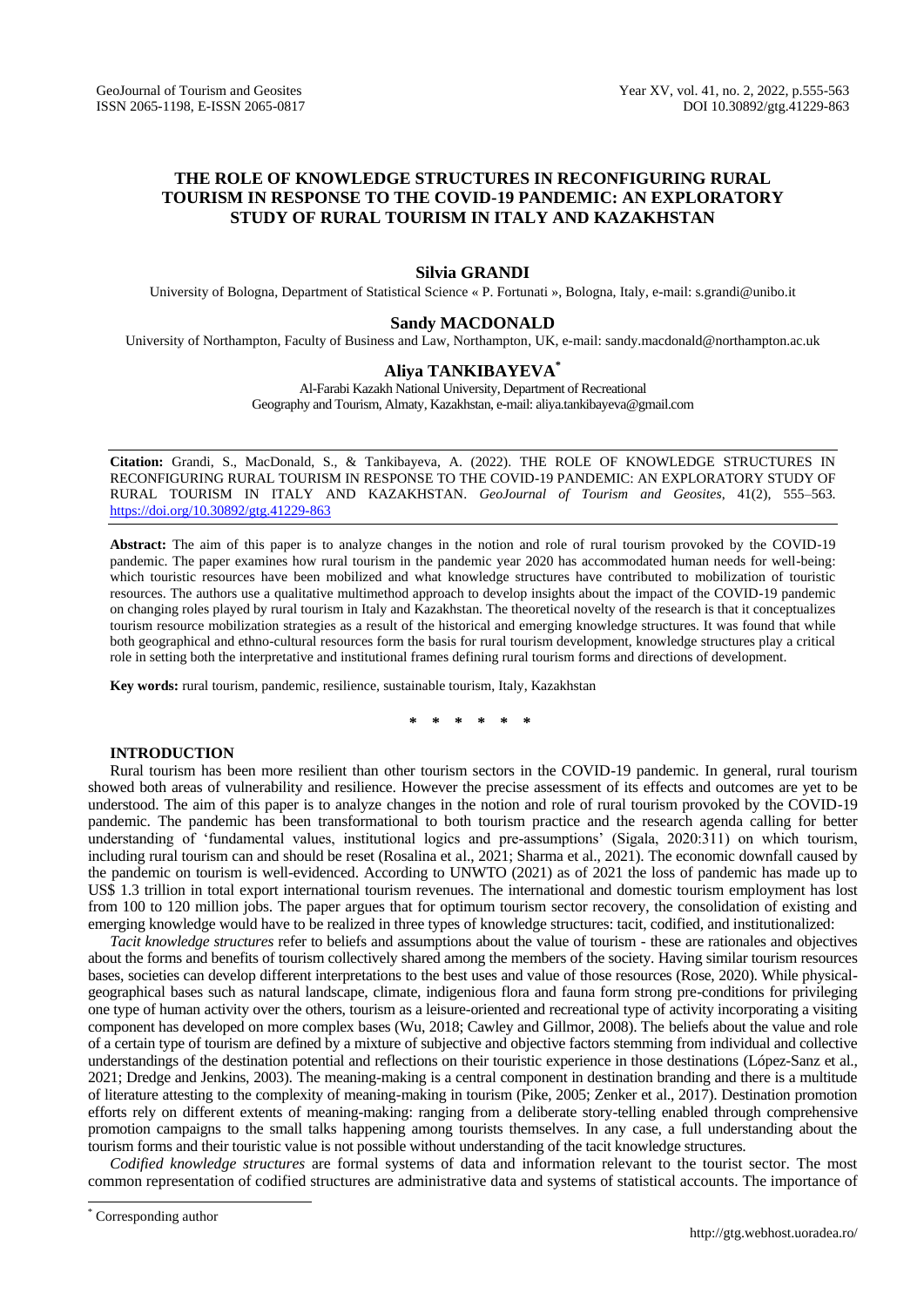statistical systems is strongly recognized by the tourism policy-makers and destination development managers. The review of national statistics in this paper suggests that countries aim to measure the demand and supply side of tourism and its socio-economic impact. While acknowledging the overall complexity of conceptualizing tourism statistical accounts, there is a consensus that conceptualization is especially difficult at the supply side (Frentt and Frechtling, 2015; Dmitrović and Žabkar, 2010). In other words, it is difficult to capture what kind of services or goods are offered but are not consumed by tourists. When assessing value-added of accommodation supply, for example, the room reserved as compared to rooms available but not reserved will illustrate idle supply capacity. However, with many other tourism supply categories, identifying value-added components in the structure of tourism supply is more difficult.

Finally, *institutionalized knowledge structures* are a mechanism of knowledge generation and exchange among the institutional actors. Their role in the formation and development of the tourism sector is defined by the knowledge inventory (for example skills, data, information, competences, technology,) they have and incidentally their knowledge is shared with other actors in the industry. Marzo-Navarro et al., (2017) identified two crucial dimensions on which actors have to cooperate for sustainable development of the tourism sector. First, on developing a tourism product and second, on exchanging adequate information about the tourism activities. Whereas the latter reflects the negotiated agreement on services, goods, standards of behavior and limits of use of a certain tourism resource, the former ensures that all actors have access and can utilize information critical for their activities in a sustainable manner. In the study of Jesus and Franco (2016), the relations between actors varied from within urban networks and rural networks, thus drawing attention to exploration of rural tourism specifics. Hylinder and Hall (2005) pointed out that the effectiveness of rural tourism development is defined by the level of integration of stakeholders, their effective communication, scale of implementation and allocation of each policy measure to relevant stakeholders. At the same time Hylinder and Hall (2005), Char-Lee et al., (2014), Komppula (2014) attest that there is no uniform institutional set up for rural tourism development, and that in each case it is important to understand the stakeholder's roles, facilities, areas of influence and responsibilities within the sector. Finally, sustainability itself, recalling the 2030 Agenda and the sustainable development goals (UN General Assembly, 2015), can be considered within the institutionalized knowledge providing the a structured framework of aims and actions to ensure a prosper and a resilient growth considering people and ecosystems as fundamental in the rural areas, thus in tourism sector.



Figure 1. Methodological Framework for multimethod qualitative approach (Rishi and Gaur, 2012; Mik-Meyer, 2020; figure compiled by authors)

## **RESEARCH METHODOLOGY**

The authors adopted a multimethod qualitative approach for data collection and analysis. This methodology applies a combination of several qualitative methods within one study and is particularly useful for studies with several types of data sources (Mik-Meyer, 2020). The methodology and consequently the research design is based on the premises of pragmatic philosophical and methodological paradigm in research (Johnson and Onwuegbuzie, 2004) that underscores the reality of multiple stage of a research study, multiplicity of data sources and consequentiality of data collection (Datta, 1997). Literature displayed the appropriateness of a multimethod qualitative approach for, especially, exploratory studies like this one ((Rishi and Gaur, 2012; Pansiri, 2006). The research design of the current study involved work with several types of data collection and data sources conditioned by the particular research objectives. The conceptual framework on rural tourism and tourism resources was derived from reviewing the literature. The tacit knowledge structures were analyzed based on results of interviews with (3 from Kazakhstan and 1 from Italy) experts undertaken in the period of January - May 2021 and content analysis of visitors' reviews for 2019-2020 from platforms Trip-Advisor (Italy, Kazakhstan) and IndyGuide (Kazakhstan). For analysis of codified knowledge structures, pre-existing data from national statistics on Italy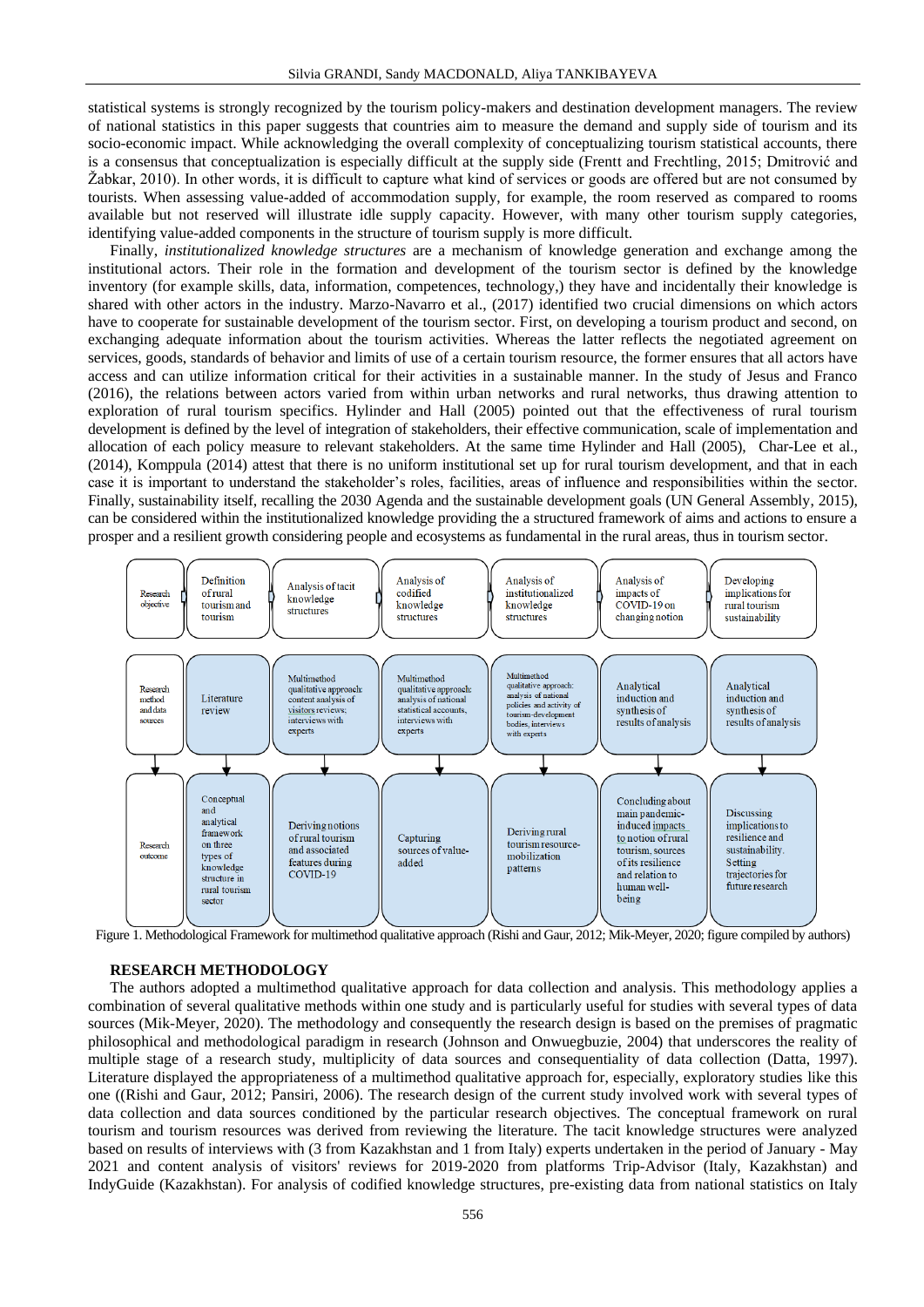was examined and used to reflect on what has emerged from the Kazakh experience so far. Databases for Italy were differentiated across 21 regions over a period from 1999 to 2019 (ISTAT, 2020). For Kazakhstan, 14 regions' data from the National Bureau of Statistics over the period 2009 to 2019 were analyzed. The results of this analysis were supplemented by data received from interviews with experts and an open-ended survey with owners of tourist sites. The survey of rural tourism sites in Kazakhstan and Italy was conducted in February-April 2021, when tourism was still in limited mode of operations and tourist sites had been at the stage of probing and adjusting to the conditions during the pandemic. The final stage of data collection was conducted using analysis of institutionalized knowledge structures and tourism resource mobilization - interviews with experts and analysis of national strategies and policies in rural tourism sectors as main data sources. The results of analysis were synthesized via analytical induction and 'thick descriptions' were constructed featuring core impacts of COVID-19 to the changing notion of rural tourism in both countries.

## **FINDINGS AND ANALYSIS**

Adopting the three-dimensional knowledge framework for comparing rural tourism development returned insightful results. The framework presents a novel approach to understanding the touristic resource mobilization: By exploring the functioning of tacit, codified and institutionalized knowledge in the formation of rural tourism, the authors identified the sector's resilience and sustainability mechanisms. It was found that during the pandemic the main rationale for resource mobilization was ensuring the resilience of rural tourism. Resilience of a sector should be understood as a sector's ability to withstand and recover quickly from shocks, while sustainability refers to a balanced functioning of a sector where meeting its needs does not compromise on socio-economic equity and preserve integrity and richness of environmental ecosystems (Brundtland and Khalid, 1987). The following sections contain a detailed analysis of the contributions of tacit, codified and institutionalized knowledge structures in formation of the rural sector transformations as a response to the COVID-19 pandemic. The discussion section presents analysis of intersections of resilience with sustainability. The paper concludes with an outline of the implications for the future sustainability of rural tourism.

#### **Rural Tourism Bases**

Geographical bases for rural tourism are seen via the meanings that societies attach to the notion of rurality. Both historical and contemporary beliefs about rural life and its resources define interpretations of the geographical features, both physical and cultural. In Italy, modern rural tourism developed in the late 19th century, despite the fact that back in Roman times the Mediterranean countryside was used as an exclusive place of leisure and relaxation time as an escape from the chaotic urban life (Battilani, 2001). In 1991, Bernardi observed that, despite the hospitality culture being seen as part of the tradition of farmers' families in most of the Italian regions (hence a *tacit knowledge*), agritourism as *codified and institutionalized* structure was still developed only in a few places (Alto Adige and Tuscany). However, this perspective has changed significantly since the 90s when joint efforts of agrifirms and governments have made agritourism visible. In the first decade of the 20th century: agritourism was one of the highest growing tourism sectors in Italy. According to ISTAT (2008; 2020), from 1998 to 2007 the number of agritourism firm raised from 9 718 to 14 822 (+52.5%), beds from 93 824 to 179 985 (+91.8%), agri-restaurants from 4 724 to 8 516 (+80.3%). In the last decade, growth, despite being less rapid, has been still significant moving from 14 822 to 19 354 (+30.6%) firms showing that it is a lively and attractive sector. It is interesting to note that, in Italy, agritourism, "agriturismo" in Italian, is specifically legally defined as activities of hospitality performed by agricultural entrepreneurs and their family members that must remain connected and complementary to farming activities. This is to make it possible for tourists to enjoy the atmosphere of the countryside by staying at 'real' working farms. In exchange, farmers are given the opportunity to supplement their income through room rent and, occasionally, direct sales and meal provision. Therefore, in the last 40 years, rural tourism in Italy moved from a tacit to a codified and institutionalized knowledge, and the spatial distribution can be considered quite even in the whole nation. In Kazakhstan, rural tourism as a codified and institutionalized structure is a nascent but multifaceted phenomenon. Historically, people in Kazakhstan lived in nomadic ways where rurality was a natural medium for their work and leisure, thus rooting tacit knowledge. Urban-rural differentiation was established in Kazakhstan in the beginning of 20th century fostered by rapid industrialization and transfer to the farmed agriculture (Erdavletov, 2015). This intensive industrialization was accompanied by organized leisure in mass recreational facilities in remote nature-based settings and resort-type facilities blending tacit and codified knowledge, but depending on the region of Kazakhstan, the countryside has been mainly associated with various types of agricultural production and less with tourism. Northern and eastern areas in Kazakhstan are characterized by large-tomedium scale crop production, while in remaining areas crop and vegetable farming, gardening, сattle-breeding including pasture grazing and bee-keeping are prevalent (Iskakova et al., 2021). Until the mid-2010s these activities were mainly seen as part of the agricultural economy, without strong association to rural tourism whilst the COVID-19 pandemic in 2020- 2021 has turned the attention of both tourists and tourism entrepreneurs to the touristic value of such activities.

As a form of tacit knowledge, rural tourism, however, is not a completely new phenomenon in Kazakhstan. In the nomadic lifestyle, where families migrating over long distances could meet occasionally, a guest-honoring culture became a prominent cultural norm. Thus, not having been labelled as tourism, visiting practices have been maintained through family urban-rural travel and rural-rural travel. Emergence of rural stays as a tourist product with an explicit price can be observed in mid-2010 when tourism, including rural tourism, received increasing policy attention and inflow of knowledge on tourism technologies and standards (Erdavletov, 2015). For example, the number of accommodation units in rural areas has increased from 483 in 2010 to 1 468 in 2020, showing about 204% growth. Although the share of rural tourism is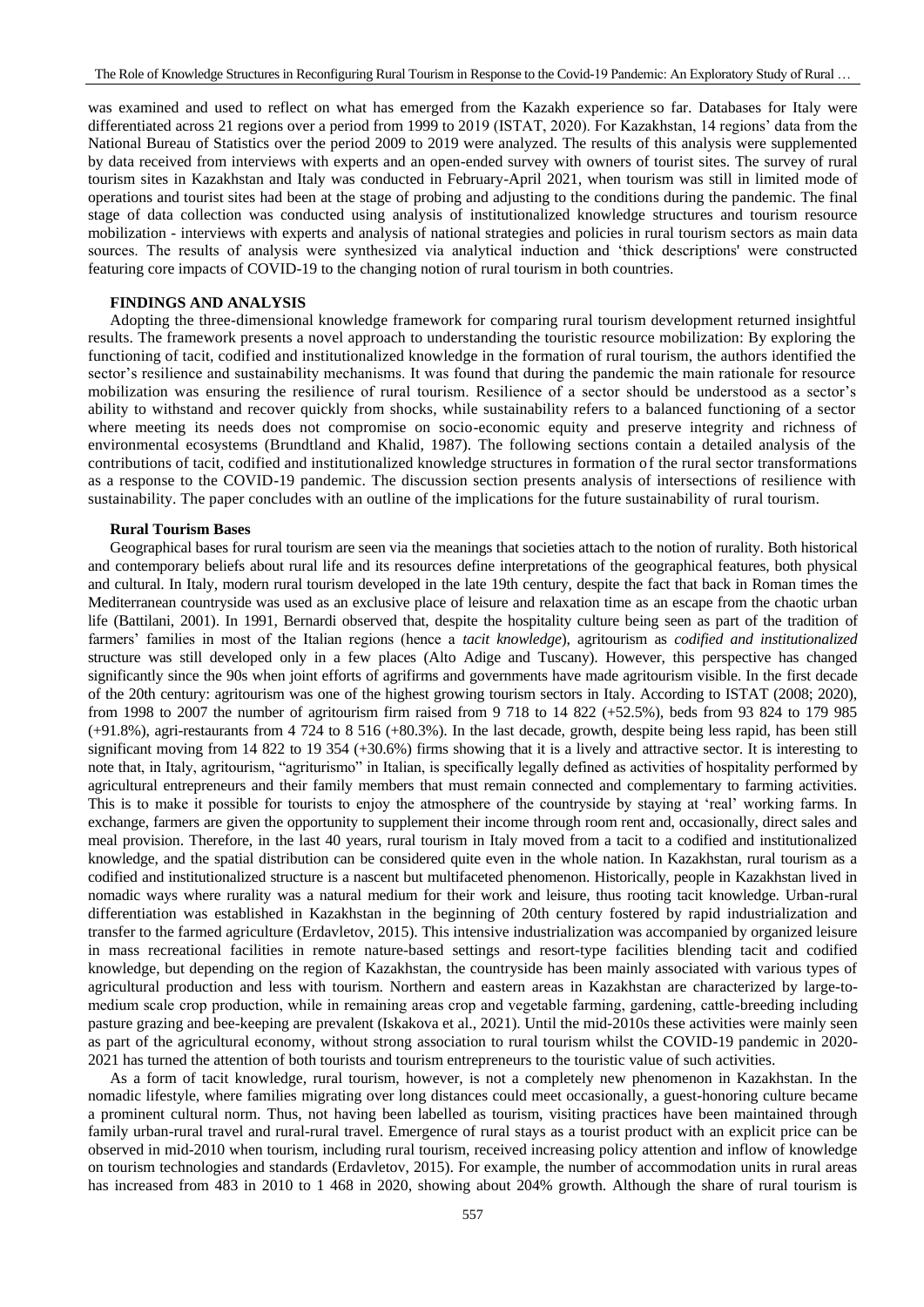smaller compared to urban tourism, it has a more intensive growth rate as compared to about 107% growth in urban accommodation units from 975 in 2010 to 2 016 in 2020 (Bureau of National Statistics, RK, 2021). Finally, nature was found to be a necessary medium for rural life: both in Italy and Kazakhstan rural settings are appreciated for their naturerelated characteristics. In Italy, the natural features created bases for tourism associated with agricultural products, which have developed into agricultural cultural heritage (Piñeiro et al., 2019; Sidali et al., 2011). Italian delicacies are known internationally, with the regional specialities offering each peculiar gastronomic experience: offering more than 300 agrofood and 500 wine typologies with an institutionally recognized geographical protection indication.

In Kazakhstan nature is linked with rural settings as a manifestation of ancestorial (nomadic) roots. Rurality, in this context, is seen as an ancestral space and place, to where many families in Kazakhstan link their sense of origins. Interest in some traditional sports, craft-making, pastime and traditional family events maintain links to rural settings as cultural space (Tleubayeva, 2019). However, rural tourism based on farm's products in Kazakhstan is also growing in popularity.

## **Tacit Dimension: Effects of COVID-19 on the notion and role of rural tourism**

This exploration of the developments in rural tourism in two countries, as well as review of available research, suggests that it is premature to make a conclusive statement about the COVID-19 pandemic and the long-term impact on societal conception of rural tourism. Nonetheless, certain changes in the collective notion of rural tourism are observed. Literature worldwide attests that rural tourism has become more associated with human well-being. Along with conventional associations of rurality with quietness, gastronomic specialties and natural sceneries, tourists perceive lower health risks (Wojcieszak-Zbierska et al., 2020; Silva, 2021; Vaishar and Šťastná, 2020; Duro et al,2021) away from the inconveniences related to overtourism. There are considerations and some evidence in the literature that rurality has become more associated with human wellbeing overall: tourists focus more on emotional, mental and physical wellness and retreat (Avram, 2020; Cooper and Buckley, 2021; Qiu et al., 2021). Brouder et al. (2020), Lapointe (2020) question whether the COVID-19 effects on tourism will change tourism to 'new normal' or will return tourism developments 'back to normal', while Stankov et al. (2020) and Ateljevic's (2020) assert that it is the right time to set the trajectories for mindful tourism development, focusing comprehensively on human well-being. Tourism, including rural tourism, recovery in a sustainable way is already established as a cornerstone of national and international economic recovery strategies (OECD, 2020).

The findings of current study revealed some recurring themes in societal perceptions about the value of rural tourism in both countries. In line with the global trends, rural tourism in both Italy and Kazakhstan is seen as a *safe option healthwise*. An increase in *vacational* interest is observed from tourists who would choose to spend their vacations in other ways but due to travel restrictions decide to stay in rural settings within allowable travel zones. In both countries, the narrative about the link between *rurality and nature* has had a ressurgence and the sense of undertourism became an asset in this period. In addition, in Kazakhstan the rural settings have received a renewed and somewhat reconfigured notion about cultural heritage: rural tourism is interlinked with *traditional and contemporary* crafts, meals, sports, spiritual and wellness practices.

The results of the analysis indicate that features of resilience inherent in the notion of rural tourism, when put in operationalization, can confront a number of sustainability challenges. There are risks stemming directly from the functioning of rural tourism facilities, as well as risks from contingent sectors. For instance, Bonaccorsi et al. (2020), Galeazzi et al. (2020) found that human mobility during the COVID-19 restrictions had been characterized by relocation of city population to more rural (low density) areas but not remote. Most relocation happened in urbanized rural areas in proximity to large cities. With reference to tourism, people would like to travel to less dense areas to avoid risk of infection and to refresh themselves from staying locked in their homes. Often in Italy people moved to second homes inherited from their parents or grandparents representing the sense of rural heritage of urbanized families. At the same time, the concern for availability of health care and preference fordern amenities does not make remote rural areas attractive. A similar pattern is observed in Kazakhstan, where tourists to nature-based sites showed preferences for either short-term (one-two day stay) or stays in modernized sites. Agricultural farms with tourism offerings are mainly located within close proximity to main cities and very few offer staying options. This concentration of visitors might increase the impact on carrying capacity of some sites, and redefine the type of rural experiences of those areas.

### **Codified Dimension: Identifying sources of rural-tourism value-added**

In Kazakhstan, the increased interest in rural tourism has triggered the emergence of new forms of rural tourism. For instance, farm and hive visits, staying in glamping, provision of photo-tours and holding corporate business events in rural settings. The drivers of new forms of tourism appeared to be entrepreneurs mainly from the non-tourism sector, while rural residents showed moderate interest in development of conventional forms of nature-based rural tourism, enhanced by either gastronomic or accommodation offerings or a combination of the two. ADB (2019) suggested that entrepreneurs in rural tourism rely on their own interpretations of resources in locality where a particular rural tourism site operates. Farm owners may not always have access to the best practices in tourism business and management. Another reason for moderate engagement of farm owners into rural tourism can be explained by their reluctance to invest time and capital in investing in new forms until there is clarity about their business model and reception with customers. In this light, the Italian system of national agritourism accounts can be useful. As previously mentioned, Italy had a specific National Framework Law on Agritourism n. 730/1985 since 1985. Later, in 2006, a new one, more in line with the current trend of a mature form of tourism, was issued. The specificity of the legal definition helps to understand the difference between rural tourism and agritourism. The first is intended as a general term describing all the forms of tourism held in rural areas, whilst agritourism has the specific implication that this is to be supplied by a registered farmer. Other forms of rural tourism are also developing in Italy, however, agritourism has a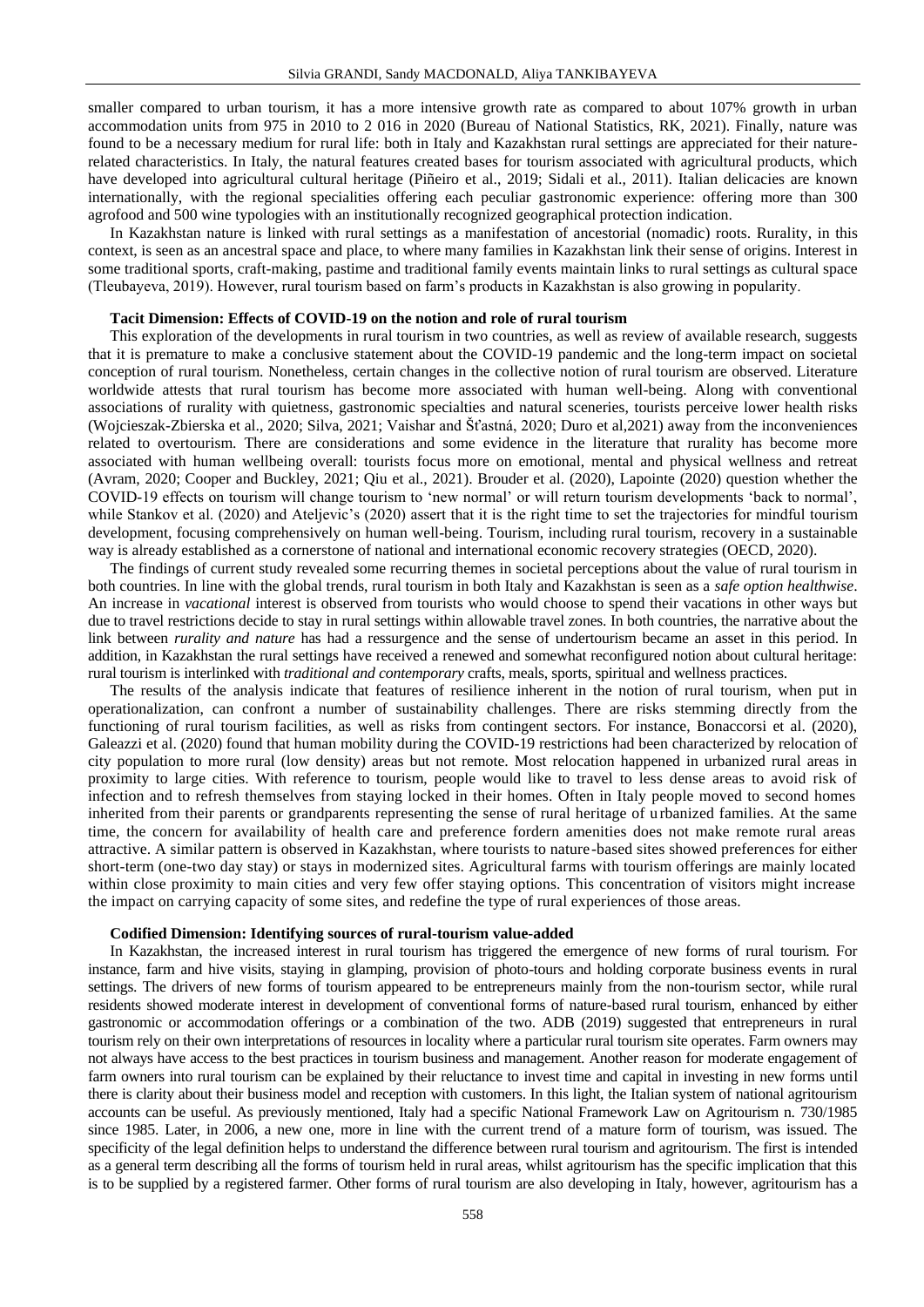thoroughly codified system of knowledge, which makes an insightful case for analysis. The system of codified knowledge about agritourism in Italy is particularly suited for understanding and assessing the value-added in operation of agrifarms.

In the light of the emergence of new forms of tourism induced by the pandemic, this example can be useful for other types of tourism, when insights in generation of tourism value-added is needed. In Italy's case, the agritourism indicators provide data on both 1) each type of accommodations and 2) each type of available tourist activities in the rural farms. For instance, there is a track on farms with agri-restaurant, agri-campsite, horse-riding activities, as well as statistics on visitors by tourist activity: food and wine tasting, sports, educational tours, etc. This breakdown can also be used as the basis for an analytical framework for capturing the effects of each activity and form of agritourism on various kinds of sustainability.

In Kazakhstan, national statistical accounts on tourism are run by the National Bureau on Statistics with the Ministry of National Economy (www.stat.gov.kz). The Bureau issues monthly, quarterly, semi-annual and annual sets of data related to the development of the tourism industry. The data is available from the early 1990s when Kazakhstan became an independent state. Generic accounts for the tourism sector on flow of inbound and outbound tourists, tourist spendings, types of transport, occupancy rate of various forms of accommodation and other sectoral indicators provide useful data for understanding performance of the tourism sector in general. The niche indicators mainly relate to the tourism flows and services consumed at the nature-based tourism clusters. This breakdown makes sense as rural tourism in Kazakhstan has been mainly associated with nature-sightseeing, camping and hiking. As of May 2020, the most elaborate and diversified category of accounts to capture the performance of rural areas is based on numbers on types of accommodations and correspondingly number of tourists served and amount of sales in those accommodation units. The State Program of Tourism Sector development for 2019 -2025 (https://adilet.zan.kz), however, clearly outlines the trajectories for diversification of the tourism sector. The priority areas, among others, are indicated as agrotourism, eco-tourism and ethnographic tourism, including development of crafts. Furthermore, the Strategy sets the following objectives in regard to rural tourism: 1) developing and introducing the concepts of "agritourism activity" and "rural tourism"; 2) popularization and promotion of agritourism (rural tourism); 3) development by local executive authorities of agritourist facilities in rural areas: guest houses, specialized private hotels in the form of stylized "agritourist villages", "fishing and hunting villages", etc. The increased interest in domestic tourism invigorated tourist and business activity in regard to rural tourism. The proposed dimensions of codification of knowledge for rural tourism development appear timely and relevant.

It can be suggested that for short-term and for long-term, COVID-19 pandemic has changed the structure of demand and supply in rural tourism. The survey undertaken by this study aimed to explore whether tourism sites have perceived changes in the touristic value of rural tourism and if they undertaken any response to adjust to those changes. Shown in table 1 and table 2, the results revealed the variety of adjustments that sites have realized to generate touristic value in the restrained conditions. In the overall picture, it can be concluded that the changes have been implemented at each chain of value creation: starting from targeting and reaching the customer to product innovation. This finding underscores the importance of systematic codifying value-generating activities as this knowledge enables tourist sites to act with competence and creativity.

| Italy                                                                                                                       | Agritourism with<br>international targets<br>(Reviews in Tripadvisor)                                                                                                                                | Agritourism with<br>domestic targets<br>(Reviews in Tripadvisor)                                                                             | Agritourism close to urban<br>area (max 1,5 hr drive from a<br>major city - Rome)                                                                                                              | Agritourism in remote area<br>(More 1,5 hr drive from a<br>major city -Milan/Rome)                                                        |
|-----------------------------------------------------------------------------------------------------------------------------|------------------------------------------------------------------------------------------------------------------------------------------------------------------------------------------------------|----------------------------------------------------------------------------------------------------------------------------------------------|------------------------------------------------------------------------------------------------------------------------------------------------------------------------------------------------|-------------------------------------------------------------------------------------------------------------------------------------------|
| Was your agritourist<br>affected by Covid-19<br>(more than other tourism<br>business, less than other<br>tourism business)? | Base for day trips or rural<br>Life less than other<br>tourism business<br>In Summer (when open)<br>even more request<br>but 95% domestic, vs<br>50% of previous years                               | Base for day trips or<br>rural life<br>I cannot evaluate.<br>definitely no foreign<br>tourists                                               | Horse riding and rural life<br>less than other tourism business<br>In summer even more request,<br>all very concentrated in July and<br>august (Foreign only in case of<br>returning customer) | Rural life and food/wine<br>less than other tourism<br>business<br>In summer even more<br>request, all very<br>concentrated and domestic  |
| What was the most<br>difficult situation that<br>you had to face?                                                           | In general, only 35% of<br>room occupancy compared<br>to before (due to strong)<br>lockdown)                                                                                                         | but was significantly hit a<br>part from august 2020 that<br>had the full room<br>occupancy<br>Having the swimming-pool<br>made a difference | Continuous change in<br>regulations; Volatility in<br>reservation, booking platforms<br>cancellations management;<br>Request of powerful wifi for<br>teleworking                               | Continuous change in<br>regulations<br>Volatility in reservation,<br>booking platforms<br>cancellations management                        |
| Have you made<br>Changes to your<br>business since COVID<br>19? If so, what<br>are they?                                    | Adopted sanitisation<br>guidelines; Enjoyed public<br>support (compensations,<br>zero-cost loans) thanks to<br><b>Business Association admin</b><br>support; Some updates on<br>tourism IT platforms | Adopted sanitisation<br>guidelines<br>Enjoyed minima<br>l public support                                                                     | Stopped restaurant moved to<br>B&B only for the time being<br>Enjoyed "bonus holiday"<br>state programme<br>Stopped to use booking<br>platform, only for last minute                           | New personnel hired to<br>satisfy the need to serve<br>instead of using a self<br>service buffet<br>Increasing sanitisation<br>procedures |
| Do you think that there<br>are changes that will be<br>permanent in the way<br>you run the business?                        | No, just<br>some updates on tourism<br>booking platforms                                                                                                                                             | N <sub>o</sub>                                                                                                                               | No significant<br>The need of a powerful wifi                                                                                                                                                  | No significant<br>in long term                                                                                                            |
| Have customer demands<br>changed? How?                                                                                      | Domestic vs<br>International, but seems<br>only temporary                                                                                                                                            | Domestic some more<br>from big city but<br>generally for fewer time                                                                          | Domestic even from close<br>by city for long period<br>The need of a powerful wifi                                                                                                             | Last minute confirmation,<br>reluctancy in booking and<br>downpayment in advance                                                          |

Table 1. Italy- responses to Agritourism survey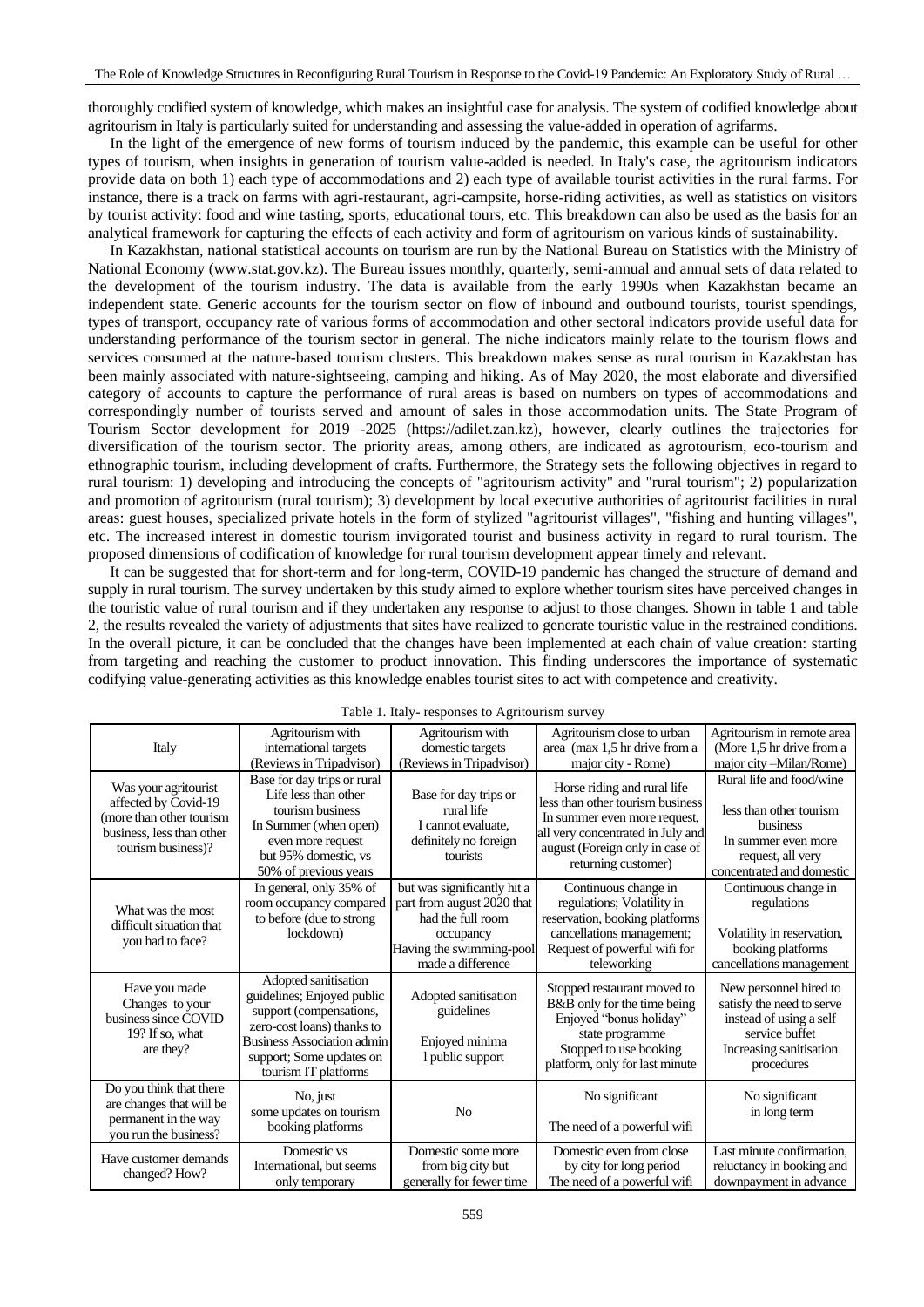| Kazakhstan                                                                                                                                                                                                                                           | Agritourism with<br>international targets                                                                                                                            | Agritourism with domestic<br>targets                                                                                                                                                                                                                      | Agritourism close to urban<br>area (max 1,5 hr drive<br>from a major city)                                                                                                                           | Agritourism in remote area                                                                                                                                                                                                |
|------------------------------------------------------------------------------------------------------------------------------------------------------------------------------------------------------------------------------------------------------|----------------------------------------------------------------------------------------------------------------------------------------------------------------------|-----------------------------------------------------------------------------------------------------------------------------------------------------------------------------------------------------------------------------------------------------------|------------------------------------------------------------------------------------------------------------------------------------------------------------------------------------------------------|---------------------------------------------------------------------------------------------------------------------------------------------------------------------------------------------------------------------------|
| Was your agritourist affected<br>by Covid-19 (more than<br>other tourism business, less<br>than other tourism business)?<br>(in case more positive: Do<br>you think you had even<br>better performance on<br>average compared to<br>previous years?) | Horse riding<br>no, the pandemic has<br>not affected horse<br>riding tourism.                                                                                        | Apiary (bee-garden)<br>Pandemic has not been<br>negatively affected. The<br>interest has increased.<br>When the mobility restrictions<br>were lifted the visitors inflow<br>increased. Honey has also<br>become of interest as a form of<br>healthy food. | Ethno-village<br>the pandemic has created<br>restrictions on how many<br>people can be accepted<br>but general demand<br>has risen; domestic<br>visitors increased, while<br>international decreased | Ethno-village in remote area<br>The demand has risen<br>significantly -at multiple<br>times; domestic tourists<br>increased, while<br>international decreased                                                             |
| What was the most<br>difficult situation that<br>you had to face?                                                                                                                                                                                    | increased demand and not<br>sufficient capacities; also in<br>general there need to be<br>investment to construct<br>a warm shelter for<br>horses during winter time | When mobility was<br>restricted<br>it was difficult to deliver<br>the honey products to their<br>vending stands in cities                                                                                                                                 | compliance with<br>sanitary requirements<br>and absence of visitors<br>at time of strict<br>mobility restrictions                                                                                    | Managing large flows of visitors                                                                                                                                                                                          |
| Have you made changes<br>to your business since<br>COVID 19? If so,<br>what are they?                                                                                                                                                                | reorient to horse riding<br>teaching instead of<br>racing competition                                                                                                | At some times vendings<br>stands were closed and we<br>had to fond options for<br>delivery online. s                                                                                                                                                      | focus on health<br>safety                                                                                                                                                                            | No, but if there is a possibility<br>internet and mobile connections<br>would be strengthen, better roads<br>and more accomodation places<br>with amenities are needed                                                    |
| Do you think that there<br>are changes that will be<br>permanent in the way<br>you run the business?                                                                                                                                                 | there will be return of<br>national and<br>international<br>competitions, and<br>international tourists                                                              | yes, the interest seem<br>to be quite stable                                                                                                                                                                                                              | after the pandemic<br>international visitors<br>will return                                                                                                                                          | In case the infrastructure is<br>constructed the demand will<br>increase as compared to pre-<br>pandemic. If the infrastructure<br>will remain like this - the demand<br>will increase as well, but to a<br>lesser degree |
| Have customer demands<br>changed? How?                                                                                                                                                                                                               | ves, more families<br>with kids                                                                                                                                      | We also adjusted some<br>products to reflect more inte-<br>rest in health-related product                                                                                                                                                                 | yes, more families with<br>kids: more demands<br>for varied services                                                                                                                                 | Yes, more people come with<br>expectations of comfort and<br>come for longer stay.                                                                                                                                        |

#### Table 2 Kazakhstan- responses to agritourism survey

Two specific contingent effects are identified in the extant literature, and have received some support in the current study. First, farms contributed to the resilience of food supply chains. In Italy, where the links between rural tourism and agriculture are strong, farms mitigated loss of agritourism income with satisfying demands of neighbouring settlements. Although farmers themselves positively evaluate increased demand for food supplies, and the possibility of local production and consumption circuits can make localities more resilient, the trade-off between rurality as a place for recreation for production sites can entail questions of sustainability (Cavallo et al., 2020; Mastronardi et al., 2020). In Kazakhstan, agritourism is in its nascent stage, however, the implications can be relevant for setting the future of agritourism. Second, the results of the survey showed that Covid-19 impacted significantly on the domestic/foreign ratio arrivals in agritourism, shifting to domestic almost all arrivals, but in general those interviewed recognized that they were less affected than other business in absolute terms, showing a stronger resilience versus that found in urban tourism. The length of stay shifted too, and significantly the health and safety concerns of customers had raised as had the requests for powerful wifi to ensure homeworking, significantly used during the pandemic period by employers.

Furthermore, as can be seen from the tables, Kazakhstan tourism appears to have been less affected than that in Italy by the pandemic, at least at this particular point in time and based on the limited data provided by this survey. However, rural tourism sites in both countries perceived that they are in a better condition as compared to other types of tourism. Literature identifies this rural tourism position as a global trend (Bratić et al., 2021; Campisi et al., 2021). The literature points out possible sustainability implications of such a trend - whereas low-density areas are perceived more positively, travel anxiety induces visitors to avoid public transport (Bratić et al., 2021). Moreover, often private cars are used as the main transport option to reach remote rural areas (Campisi et al., 2021). For rural tourism, therefore, sustainable transport is one of most crucial post-pandemic goals. Finally, both countries reported more domestic business, and tourism providers from both countries were optimistic about a return by international tourists in the future. This optimism is contingent on some changes being made and providers in Kazakhstan were more likely to report needing to adjust their product to meet the new market that seemed to be emerging. This market included more families, longer stays and more health-related offerings to tourists. In Italy changes were not seen to be affecting the product itself but more related to domestic vs. international tourists and issues around uncertainty, making booking in advance problematic. This diversification of rural tourism site activities during the pandemic makes an apparent argument for the importance of maintaining a dynamic and up-to-date system of accounts capturing the value-generating activities of rural tourism sites. It is crucial for both the mature rural tourism sector like in Italy and a sector at an early stage of development like in Kazakhstan. Studying data at farm level allows a convenient interface for entrepreneurs to explore and analyse the performance of various tourism forms and activities, which is also essential for SME support in both mature and nascent contexts.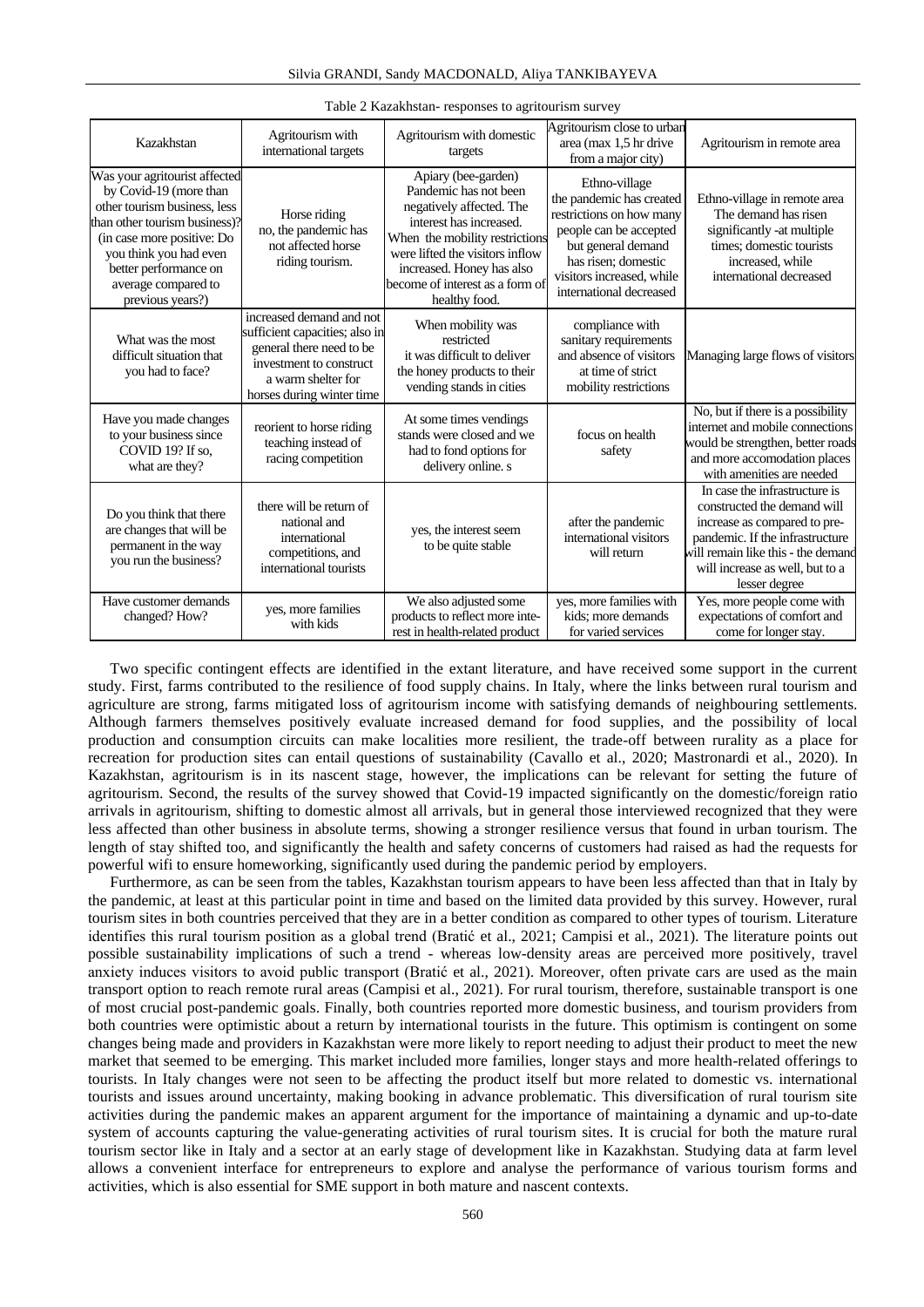### **Institutionalized Dimension: enabling sustainability amidst complexity of rural tourism**

Italy and Kazakhstan are at different stages of institutionalization of the rural tourism sector. The difference is also observed in the degree of institutionalization of knowledge structures. Italy's rural tourism has developed a complex framework for support of rural tourism and agritourism. There are similarities in the strategic normative frameworks - both countries have guiding master-plans and a number of regional and local plans for development of tourism. Moreover, in Italy, rural tourism is influenced by the EU-wide Common Agriculture Policy (CAP), Regional Rural Development Plans and other development policies of the Ministry of Agriculture, Food and Forestry Policy regarding *agritourism*. In the Alps and Appennini, programs for mountain area development are often tackling and supporting rural tourism. Moreover, the role of agribusiness association has been also very relevant in the governance and promotion of agri tourism since the early birth of the phenomena. Kazakhstan has adopted a State Strategy for Tourism Development for 2019-2025 as a main comprehensive plan for tourism sector development, as well as regional, sub-regional and local initiatives. These frameworks, in Italy and Kazakhstan, envision tourism development as collaborative effort and include provisions for integration of a wide array of industry actors: rural residents, professional associations aimed at rural tourism development, destination development organizations, specialized governmental agencies, municipal structures, business structures, Universities and associations of independent experts. The difference is observed in the numbers, diversity of specializations and degree of integration among the rural tourism actors. Tiberghien et al. (2018) suggest that rural tourism in Kazakhstan is still in search of its forms and at the stage of early experimentation: there are possibilities for agritourism based on a variety of orchards, vegetables, berries, honey, meat and dairy products. In addition, the experts noted the links of diverse nature and geographical bases of rural sites in Kazakhstan with its historical heritage: for example, a species of apples Malus Sieversii the ancestor variety of all modern apples is native to the Almaty region (Omasheva et al., 2017), as well as there still about 40 varieties of combined wild tulips species and species that have been cultivated for more than five hundred years that can be observed in the steppes of Kazakhstan (Tolenova et al., 2021; Ivachenko et al., 2006) pointed out the task of finding balance between modernization and authenticity of rural tourism products and understanding how international tourism will perceive rural tourism in Kazakhstan. In light of these multiple tasks and objectives, the knowledge structures are being formed. There is a national JSC Kazakh Tourism established in 2017, which aims to promote all kinds of tourism in Kazakhstan. The Kazakh Tourism Association, Kazakhstan Association of Hotels and Restaurants and Kazakhstan Association of Agri and Rural tourism are independent professional associations, who serve as integrators, promoters and knowledge facilitators within the industry and with other sectors. Informational and expert circles appear in social media and gather around tourism-related events, which have not yet developed clear functionality and serve as networking and information exchange.

The survey results confirm that there are differences in how rural tourism sites in two countries perceive the knowledge infrastructure and financial support during the pandemic (Table 1 and 2). Rural tourism sites in Italy commented on the availability of financial support that was made to them, while no mentions of such were expressed by sites in sample from Kazakhstan. Such differences are important to understand and delineate in the drive towards sustainability and resilience of rural tourism in each country and for devising conceptual insights about rural tourism development. Despite different stages of rural tourism institutionalization in two countries, there is much similarity in regard to how rural tourism has faced the COVID-19 pandemic. Italy has been severely affected in terms of spread and intensity of infection, which entailed more strict mobility restrictions. Nonetheless, the authors found that the rural tourism sector referred to similar sources of resilience. According to rural tourism providers interviewed in this research in both countries, Government support was one of the core sources of resilience. Understanding the tourist concerns and having more effective lines of communication with tourists were other important factors of resilience. Both in Italy and Kazakhstan, farms who could diversify their offering and adjust for domestic demands showed more resilience (Mastronardi et al., 2020). The author's interview with the rural tourism providers suggest that the pandemic brought new perspectives on the importance of private investment, as for novel and risky solutions rural tourism entities could only refocus or reorient their activity when supported by private investments. The main lesson from the pandemic has come to light from the complexity of rural tourism. Italy and Kazakhstan have similar strategic orientations for rural tourism as a complex of sustainability objectives: social and economic development of rural areas, preservation of cultural and natural heritage, ensuring human wellbeing, promotion of richness and authenticity of rural experiences and enhancement of relations between the urban and rural areas. The experience of the pandemic clearly illustrated that rural tourism is a dynamic phenomena with its own specifics.

## **CONCLUSIONS**

Although at different stages of rural tourism development, in both cases the significance that societies attach to rural tourism implies inherent features fostering both resilience and sustainability. In response to the COVID-19 pandemic rural tourism resources have been mobilized to continue to generate tourism value of rural sites, while accommodating increased demand for human well-being and health safety. While the pandemic has highlighted the sustainability facets in rural tourism, the effects of intensification of tourism in the sector are yet to be understood. In this paper the authors analyzed the knowledge structures that have been effective in mobilizing rural tourism resources during the pandemic and how they can facilitate sustainable transformations of the sector. In Italy the notion of rural tourism as a socio-economic sector has long been established (ISTAT, 2020). Kazakhstan has just started exploration of the potential of rural tourism in the last decade (Shaken et al., 2019). Nonetheless, for both cases, the momentum points to the importance of varied knowledge and skills to ensure balanced effects to the socio-environmental sustainability of rural areas. The changes in the notion of rural tourism have real effects in terms of increased interest among domestic tourists. Analysis of codified and institutional knowledge structures suggests that rural tourism entrepreneurs became more resilient during the pandemic in cases where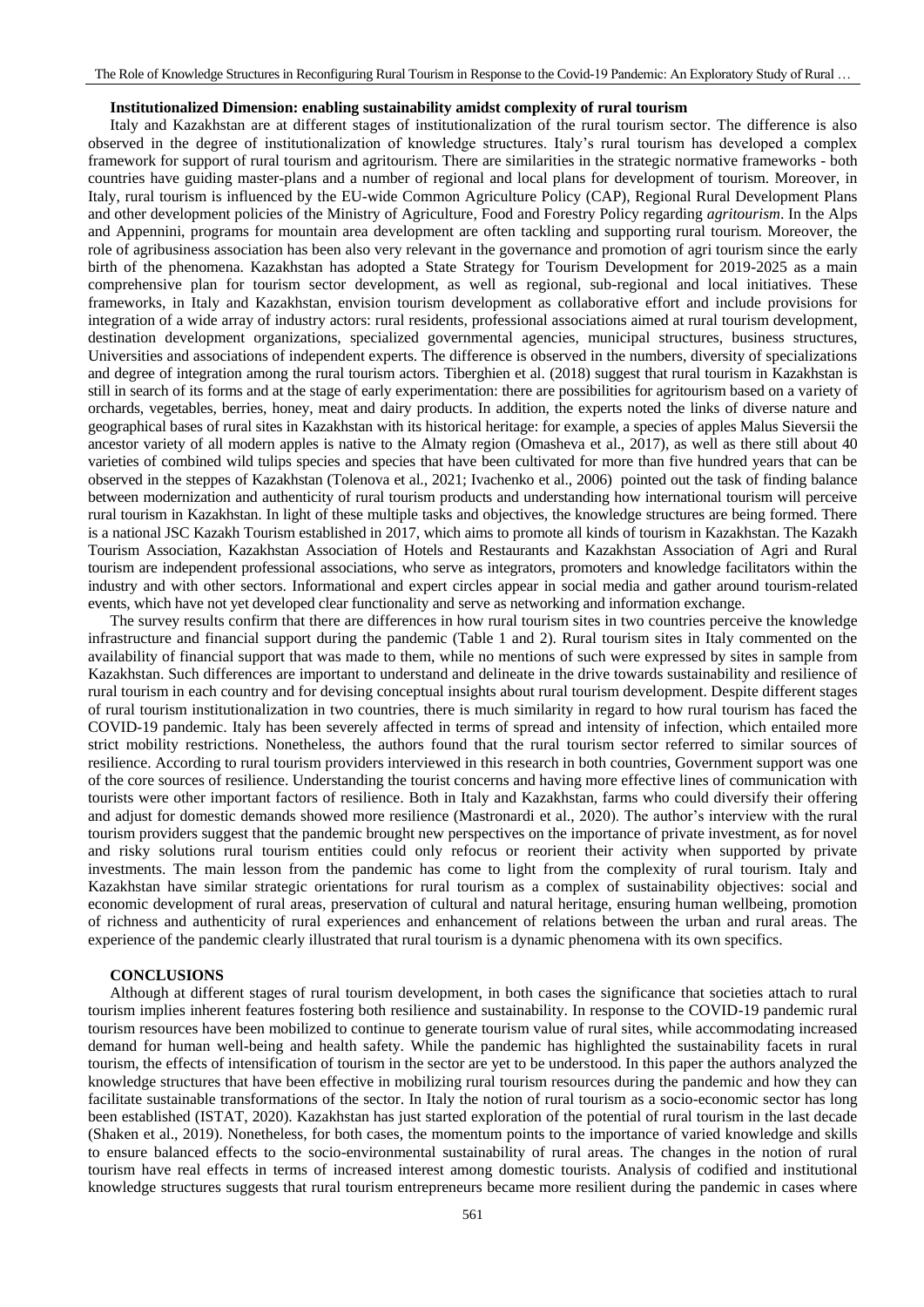knowledge is available about sources of value-added in rural tourism sectors and when rural tourism providers are more qualitatively integrated with various institutional actors. The two countries have different stages and forms of rural tourism, however they have similar strategic orientations for sustainable rural tourism development. The complexity and specifics of rural tourism can be sustainably managed when institutional knowledge structures consistently perform two functions:

1) capturing interdependencies of resilient and sustainable developments within the sector and with other sectors and

2) integrating various actors to help make informed decisions. The COVID-19 pandemic has clearly impacted on tourism and there are implications here for existing knowledge gaps about the functioning of rural tourism and sources of its resilience as well as for sustainability. Application of the three-dimensional knowledge framework to compare rural tourism development in pandemic times in Italy and Kazakhstan has been useful in developing a nuanced and insightful understanding of the issues. The impact of the COVID-19 pandemic has shown that the way societies look at rural tourism has itself diversified. Rural tourism has become more linked to human health and safety, and its potential for human well-being has become of interest to destination developers. It is also clear that further research is needed to analyze if these changes are structural or conjunctural, and how, given an amplified interest, rural tourism can be developed in a sustainable way.

#### **REFERENCES**

- Ateljevic, I. (2020). Transforming the (tourism) world for good and (re)generating the potential 'new normal'. *Tourism Geographies*, 22(3), 467-475. https://doi[.10.1080/14616688.2020.1759134](https://doi.org/10.1080/14616688.2020.1759134)
- Avram, A.C. (2020). The Impact of Rural Tourism on Wellbeing: Romania's Case. *New Trends and Opportunities for Central and Eastern European Tourism*, 281-298. https://doi.10.4018/978-1-7998-1423-8.ch015
- Battilani, P. (2001). *Vacanze di pochi, vacanze di tutti: l'evoluzione del turismo europeo*. Bologna: Il mulino. ISBN-10:8815132678, ISBN-13:978-8815132673.
- Bonaccorsi, G., Pierri, F., Cinelli, M., Flori, A., Galeazzi, A., Porcelli, F., Schmidt, A.L., Valensise, C.M., Scala, A., Quattrociocchi, W. & Pammolli, F. (2020). Economic and social consequences of human mobility restrictions under COVID-19. *Proceedings of the National Academy of Sciences*, 117(27), 15530-15535. https://doi.10.1073/pnas.2007658117
- Bratić, M., Radivojević, A., Stojiljković, N., Simović, O., Juvan, E., Lesjak, M., & Podovšovnik, E. (2021). Should I Stay or Should I Go? Tourists' COVID-19 Risk Perception and Vacation Behavior Shift. *Sustainability*, 13, 3573[. https://doi.org/10.3390/su13063573](https://doi.org/10.3390/su13063573)
- Brouder, P., Teoh, S., Salazar, N.B., Mostafanezhad, M., Pung, J.M, Lapointe, D., Desbiolles, F.H., Haywood, M., Hall, M.C., & Balslev-Clausen, H. (2020). Reflections and discussions: tourism matters in the new normal post COVID-19. *Tourism Geographies*, 22(3), 735-746[. https://doi.org/10.1080/14616688.2020.1770325](https://doi.org/10.1080/14616688.2020.1770325)
- Brundtland, G.H., & Khalid, M. (1987). *Our Common Future*, Report of the 1987 World Commission on Environment and Development. Oxford: Oxford University Press. [Accessed: 09.03. 2022: 21:06][. https://sustainabledevelopment.un.org/content/documents/5987our-common-future.pdf](https://sustainabledevelopment.un.org/content/documents/5987our-common-future.pdf)
- Bureau of National Statistics, Agency for strategic planning and reforms of the Republic of Kazakhstan (2021). *Tourism Statistics*. [Accessed the 9th March 2022: 20:56][. https://stat.gov.kz/](https://stat.gov.kz/)
- Campisi, T., Basbas, S., Skoufas, A., Akgün, N., Ticali, D., & Tesoriere, G. (2020). The Impact of COVID-19 Pandemic on the Resilience of Sustainable Mobility in Sicily. *Sustainability*, 12(21), 8829[. https://doi.org/10.3390/su12218829](https://doi.org/10.3390/su12218829)
- Cavallo, C., Sacchi, G., & Carfora, V. (2020). Resilience effects in food consumption behaviour at the time of Covid-19: perspectives from Italy. *Heliyon*, 6(12), 05676[. https://doi.org/10.1016/j.heliyon.2020.e05676](https://doi.org/10.1016/j.heliyon.2020.e05676)
- Cawley, M., & Gillmor, D.A. (2008). Integrated rural tourism: Concepts and Practice. *Annals of Tourism Research*, 35(2), 316-337. <https://doi.org/10.1016/j.annals.2007.07.011>
- Char-Lee, J. McLennan, C.L., Ritchie, B., Ruhanen, L.M., & Moyle, B.D. (2014). An institutional assessment of three local governmentlevel tourism destinations at different stages of the transformation process. *Tourism Management*, 41, 107-118. <https://doi.org/10.1016/j.tourman.2013.09.007>
- Cooper M.A., & Buckley, R. (2021). Tourist Mental Health Drives Destination Choice, Marketing, and Matching. *Journal of Travel Research*, 61(4), 786-799[. https://doi.org/10.1177/00472875211011548](https://doi.org/)
- Datta, J.P.D.K. (1997). Contextual influences on executive selection: Firm characteristics and CEO experience. *Journal of Management Studies*, *34*(4), 537-560.<https://doi.org/10.1111/1467-6486.00062>
- Dmitrović, T. & Žabkar, V. (2010). Assessing Tourism Supply Quality Using Formative Indicators: Implications for Destination Management. *Tourism Economics*, 16(2), 405-425. [https://doi.org/10.5367/000000010791305608](https://doi.org/10.5367%2F000000010791305608)
- Dredge, D., & Jenkins, D. (2003). Destination place identity and regional tourism policy. *Tourism Geographies*, 5(4), 383-407. <https://doi.org/10.1080/1461668032000129137>
- Duro, J.A., Perez-Laborda, A., Turrion-Prats, J., & Fernández, M. (2021). Covid-19 and tourism vulnerability. *Tourism Management Perspectives*, 38(100819)[. https://doi.org/10.1016/j.tmp.2021.100819](https://doi.org/10.1016/j.tmp.2021.100819)
- Erdavletov S. (2015). *Geografia turizma Kazakhstana: monografia* [Tourism Geography of Kazakhstan: monograph], Kazakh University: Almaty, ISBN: 9965-29-516-6.
- Frentt, C., & Frechtling, D.C. (2015). Assessing a tourism satellite account: A programme for ascertaining conformance with United Nations standards. *Tourism Economics*, 21(3), 543-559[. https://doi.org/10.5367/te.2014.0368](https://doi.org/10.5367%2Fte.2014.0368)
- Galeazzi, A., Cinelli, M., Bonaccorsi, G., Pierri, F., Schmidt, A.L., Scala, A., Pammolli, F., & Quattrociocchi, W. (2021). Human mobility in response to COVID-19 in France, Italy and UK. *Scientific Reports,* 11, 13141 (2021). https://doi.org/10.1038/s41598-021-92399-2
- Hylinder, M., & Hall, D.R. (2005). Chapter 2: Rural Tourism Policy: European Perspective in Hall,D.R., Kirkpatrick, I. & Mitchel, M (eds.). *Rural Tourism and Sustainable Business*, International: Channel View Publication, 2-17, ISBN 1-84541-012-2 (hbk).
- Iskakova K., Bayandinova S., Aliyeva Z., Aktymbayeva A., & Baiburiyev, R. (2021). The Natural and Recreational Potential of Kazakhstan for the Ecological Tourism Development. In: Iskakova, K. et al (eds) *Ecological Tourism in the Republic of Kazakhstan*. Springer, Cham[. https://doi.org/10.1007/978-3-030-77462-2\\_2](https://doi.org/10.1007/978-3-030-77462-2_2)
- Ivachenko, A., Grudzinskaya, L., Gemedzhievo, N., Da Silva, J.T., & Ryabushkina, N. (2006). Genetic resources of Kazakhstan flora: experience, basic targets and methods for conservation of flowering plants. *Floriculture & ornamental biotechnology*, *12*, 583-584. Global Science Book Ltd, UK, ISBN: 490331300X.
- Jesus, C., & Franco, M. (2016). Cooperation networks in tourism: A study of hotels and rural tourism establishments in an inland region of Portugal. *Journal of Hospitality and Tourism Management*, 29, 165-175.<https://doi.org/10.1016/j.jhtm.2016.07.005>
- Johnson, R.B., & Onwuegbuzie, A.J. (2004). Mixed methods research: A research paradigm whose time has come. *Educational Researcher*, *33*(7), 14–26. https://doi.10.3102/0013189X033007014
- Komppula, R. (2014). The role of individual entrepreneurs in the development of competitiveness for a rural tourism destination  $-A$  case study. *Tourism Management*, 40, 361-371[. https://doi.org/10.1016/j.tourman.2013.07.007](https://doi.org/10.1016/j.tourman.2013.07.007)